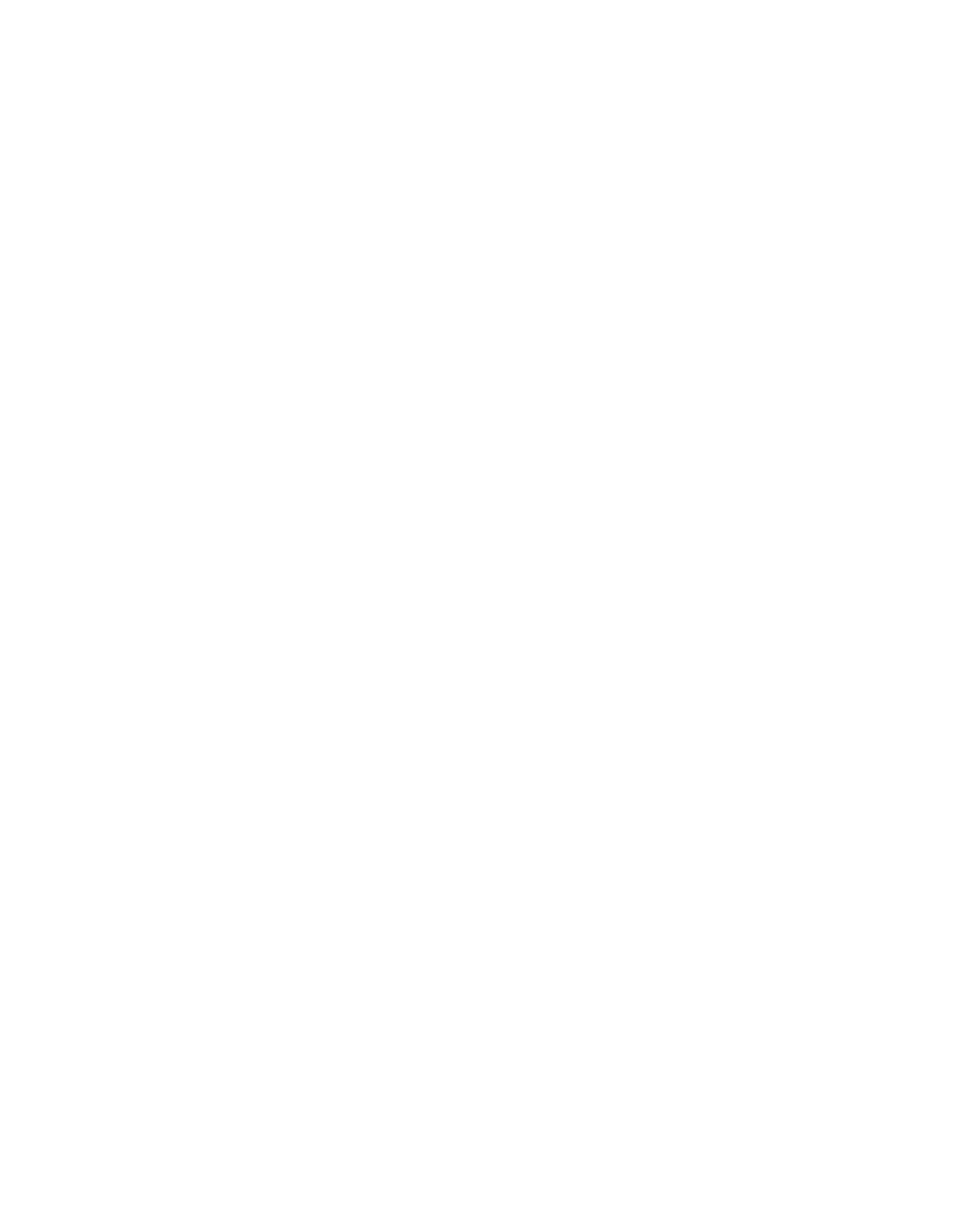#### **TABLE OF CONTENTS CONSTITUTION**

# **SCARBOROUGH UNITED WOMEN'S SOCCER CLUB**

# **CONSTITUTION**

#### **Article 1: NAME**

The name of this Club shall be the "Scarborough United Women's Soccer Club Inc." and or "Scarborough United", hereinafter referred to as the Club. The headquarters of the Club shall be as directed by the Board of Directors from time to time, and shall be located within the District Boundaries of the Scarborough Soccer Association, hereinafter referred to as the District Association.

The address of the Club shall be the mailing address of the Club Chairperson or as directed by the Board of Directors from time to time.

#### **Article 2: OBJECTS**

The objectives of the Club shall be:

- 1. To develop a wholesome team sport for women and girls of all ages.
- 2. To develop an appreciation for the game of soccer and attain a high level of skill.
- 3. To promote the common interests of the members of the Club.
- 4. To provide a representative level of competition for those players with the desire and skill.
- 5. To provide an enjoyable social and sporting experience for all players, coaches, managers and parents.
- 6. To promote the best interest of soccer in the community, city, province, and country.
- 7. To give effect to the Constitution and By-Laws as hereinafter set forth.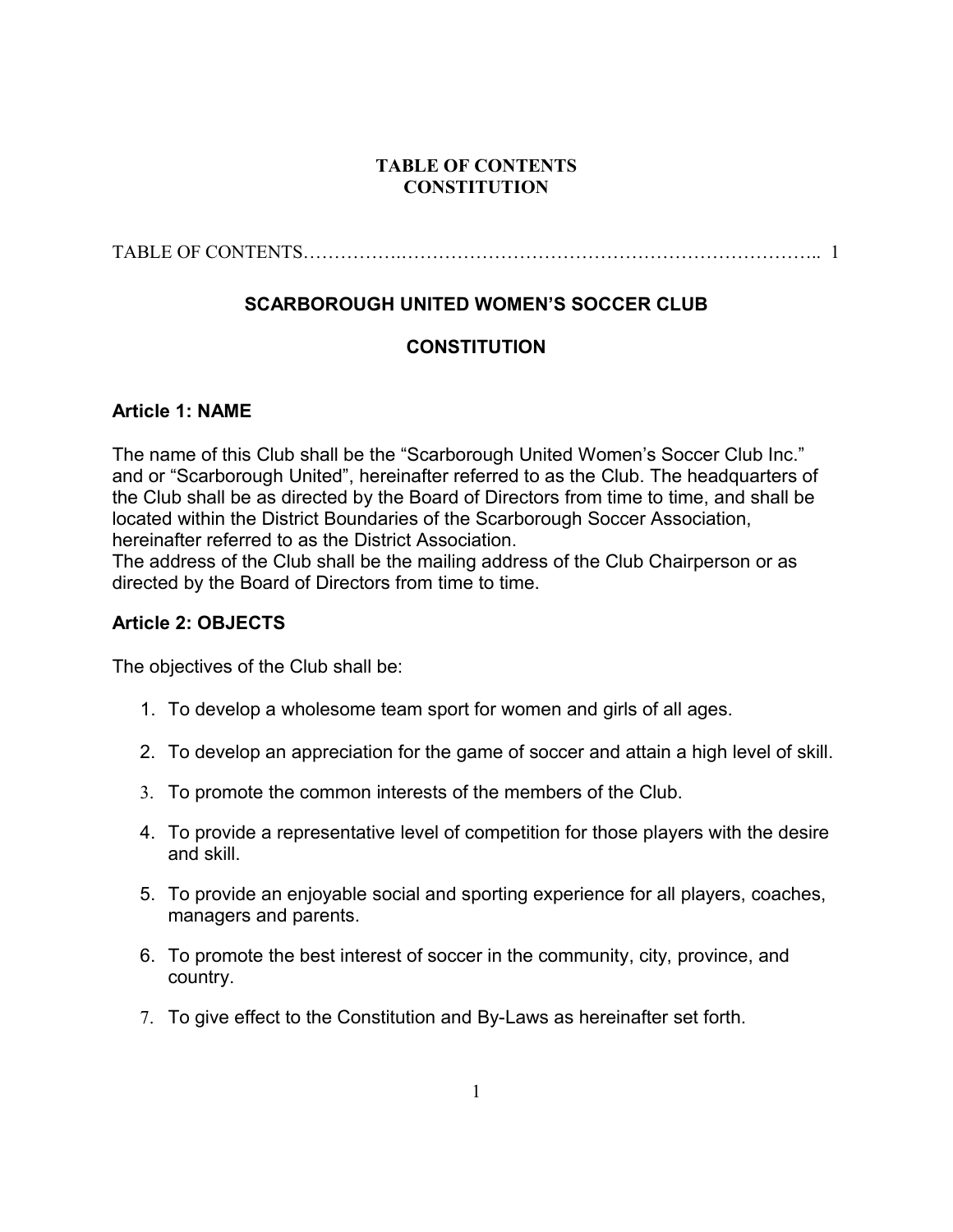# **Article 3: AFFILIATIONS**

The Club shall be a Member of the Scarborough Soccer Association and shall follow the published rules of the District Association and The Ontario Soccer Association, hereinafter referred to as The OSA. The Club is subject to the published rules in declining order of authority of the following governing organizations to which it is affiliated:

- 1. The OSA
- 2. The District Association
- 3. The Scarborough United Women's Soccer Club

## **Article 4: MEMBERSHIP**

The Club shall be composed of Members as herein after set out, and shall be managed by a Board of Directors constituted as stated in this constitution.

There are three classes of Membership, namely, Regular Member, Honorary Member, and Life Member.

# a) **Regular Membership**

- i. A regular member is either:
	- a registered player
	- a registered Club [coach](http://soccer.on.ca/Committee/BoardMeeting.nsf/f434860539262a5f85256a5500763a8a/588301a813beec3885256e29007816a6?OpenDocument#Upon%20application%2C%20a%20coach%20and%20gam)
	- a registered Club [game official](http://soccer.on.ca/Committee/BoardMeeting.nsf/f434860539262a5f85256a5500763a8a/588301a813beec3885256e29007816a6?OpenDocument#Upon%20application%2C%20a%20game%20official)
	- a registered Club [administrator](http://soccer.on.ca/Committee/BoardMeeting.nsf/f434860539262a5f85256a5500763a8a/588301a813beec3885256e29007816a6?OpenDocument#An%20administrator%20shall%20become%20a%20r)
- ii. Although an individual may qualify for, and be registered under, more than one of the above categories, each individual holds only one Membership in the Club, and is entitled to one vote at Members' meetings.
- iii. Any player duly registered on an official club Registration Form for the current year (indoor or outdoor) and who has paid in full the registration fee as specified by the Board of Directors, shall be deemed to be a member of the club.
- iv. Upon application, a coach shall become a regular Member upon acceptance by the directors of the Club. A coach is an individual who is registered with The OSA to teach, instruct, train and guide players to play the game of soccer.
- v. Upon application, a game official shall become a regular Member upon acceptance by the directors of the Club. A game official is an individual who is registered with The OSA to officiate soccer games.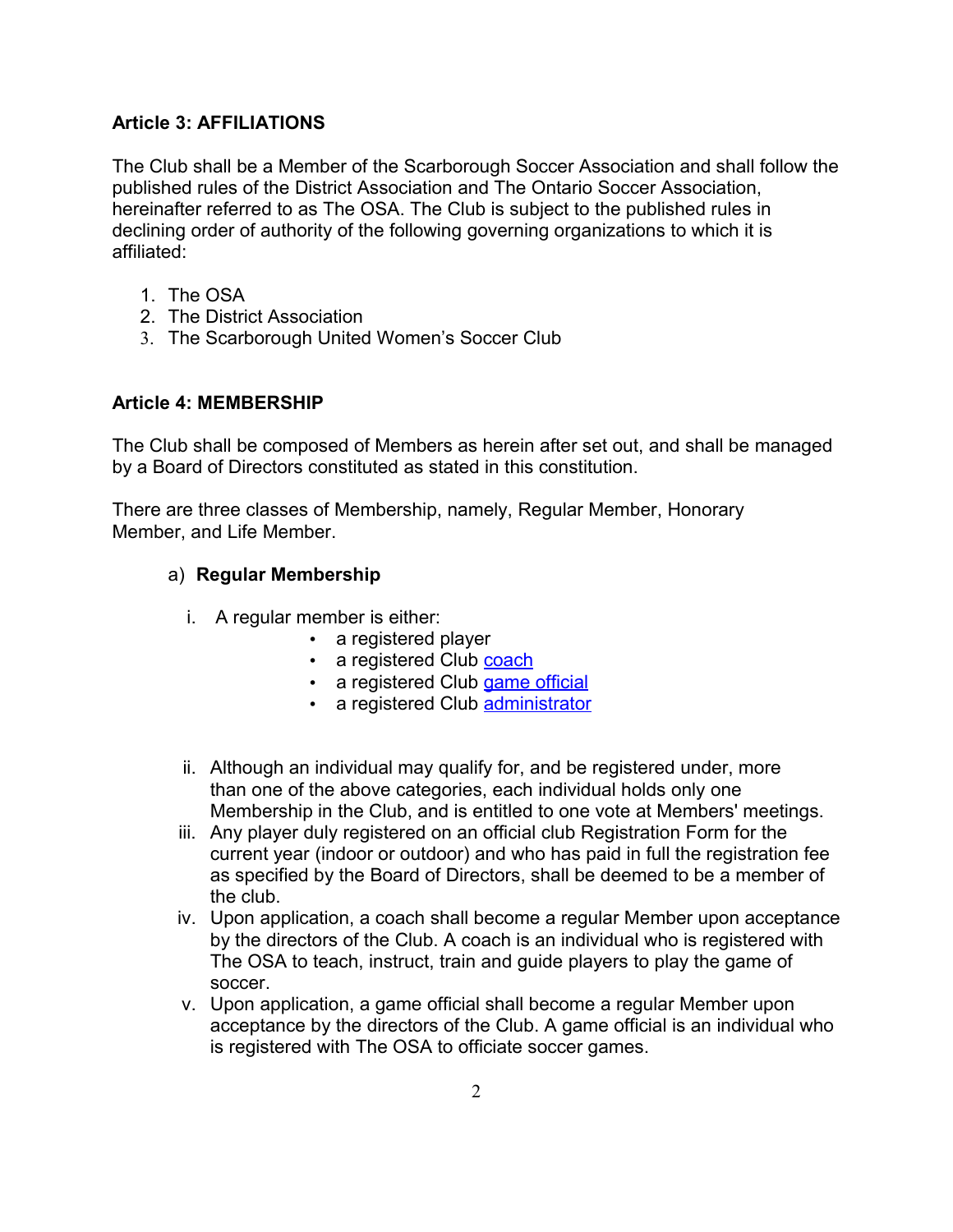- vi. The parents or legal guardians of all registered players, not of legal age, as defined in (i) above shall be deemed members of the Club.
- vii. All members of the Board of Directors, Managers, Trainers, and Division Coordinators, shall be deemed members of the Club.

#### **b) Honorary Member**

- i. The Board of Directors may designate an individual as an Honorary Member for a specific period of time.
- ii. An Honorary Member is afforded all rights of Membership, including the right to attend and speak at Members' meetings, but is not entitled to vote.

## **c) Life Member**

- i. The Board of Directors may designate an individual as a Life Member.
- ii A Life Member is afforded all rights of Membership including the right to attend and speak at Members' meetings, along with the right to vote.

#### **d) Membership Fees**

Membership fees hereinafter shall be referred to as the registration fee. The annual player registration fee, as determined by the Board of Directors, shall be payable to the Club for summer registration, and a separate fee shall be payable for winter registration.

## **e) Discipline of Member**

- i. A Member may be fined, censured, suspended or expelled from Membership for cause and only after charges have been laid in accordance with the Club's published rules and a hearing held in accordance with the Club's and OSA's published rules. An individual whose Membership has been suspended loses all rights of Membership until the suspension has been completed.
- ii. Player, team and team official discipline for game infractions is governed in accordance with the procedures published by The OSA.
- iii. Any Member, who infringes the Articles or rules of the Club or brings the Club into disrepute, may be reprimanded, suspended or expelled from the Club after a hearing by the Board of Directors of the Club at which hearing the Member is entitled to attend.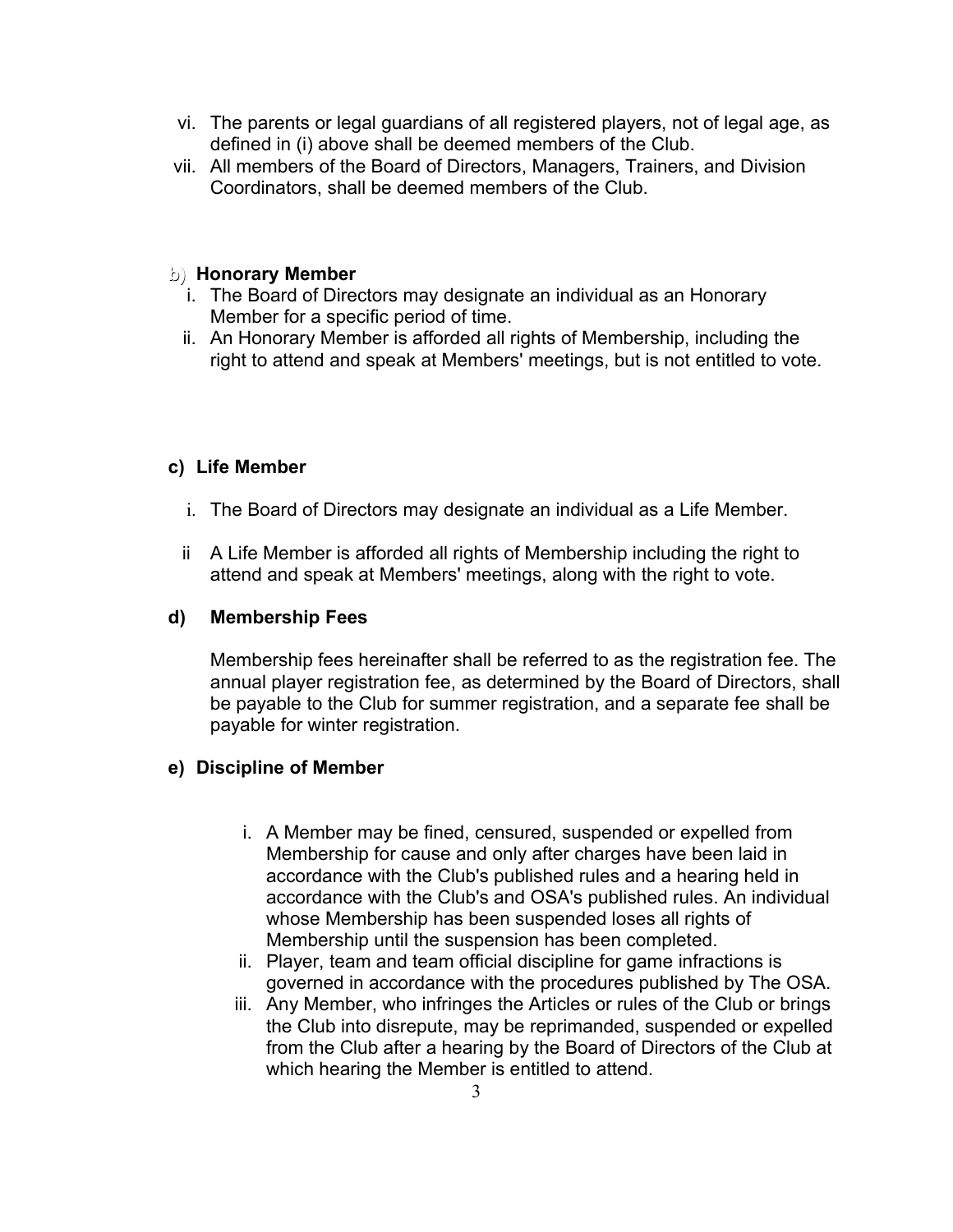#### **f) Termination of Membership**

Membership in the Club shall be deemed to have been terminated:

- i if the Member submits a signed letter of resignation to the Club;
- ii if the Member is expelled by the Club's Board of Directors
- iii if the Member is no longer registered with the Club

## **Article 5: BOARD OF DIRECTORS**

a) The Club shall be governed by a Board of Directors which shall consist of at least five (5) individuals, or such number not to be less than five (5), as may be amended from time to time in accordance with the Club's By-Laws. These individuals shall hold the positions of:

> President Vice- President **Secretary Treasurer** Director at Large (To a maximum of 10 where possible)

- b) A Director may hold more than one position.
- c) A Director shall be 18 years of age or older, shall not be an undischarged bankrupt and shall be a Regular Member of the Club.
- d) A Director shall serve for a term of two years or until his or her successor is elected or appointed.
- e) After an initial Board of Directors has been appointed, the positions of President, Treasurer, and one half of the total number of Directors at Large, shall be elected in even numbered years while the positions of Vice-President, Secretary, and the balance of the Directors at Large, shall be elected in odd numbered years.
- f) The election of Directors shall be by secret ballot, and shall take place at the Annual General Meeting or at a Special General Meeting called for that purpose.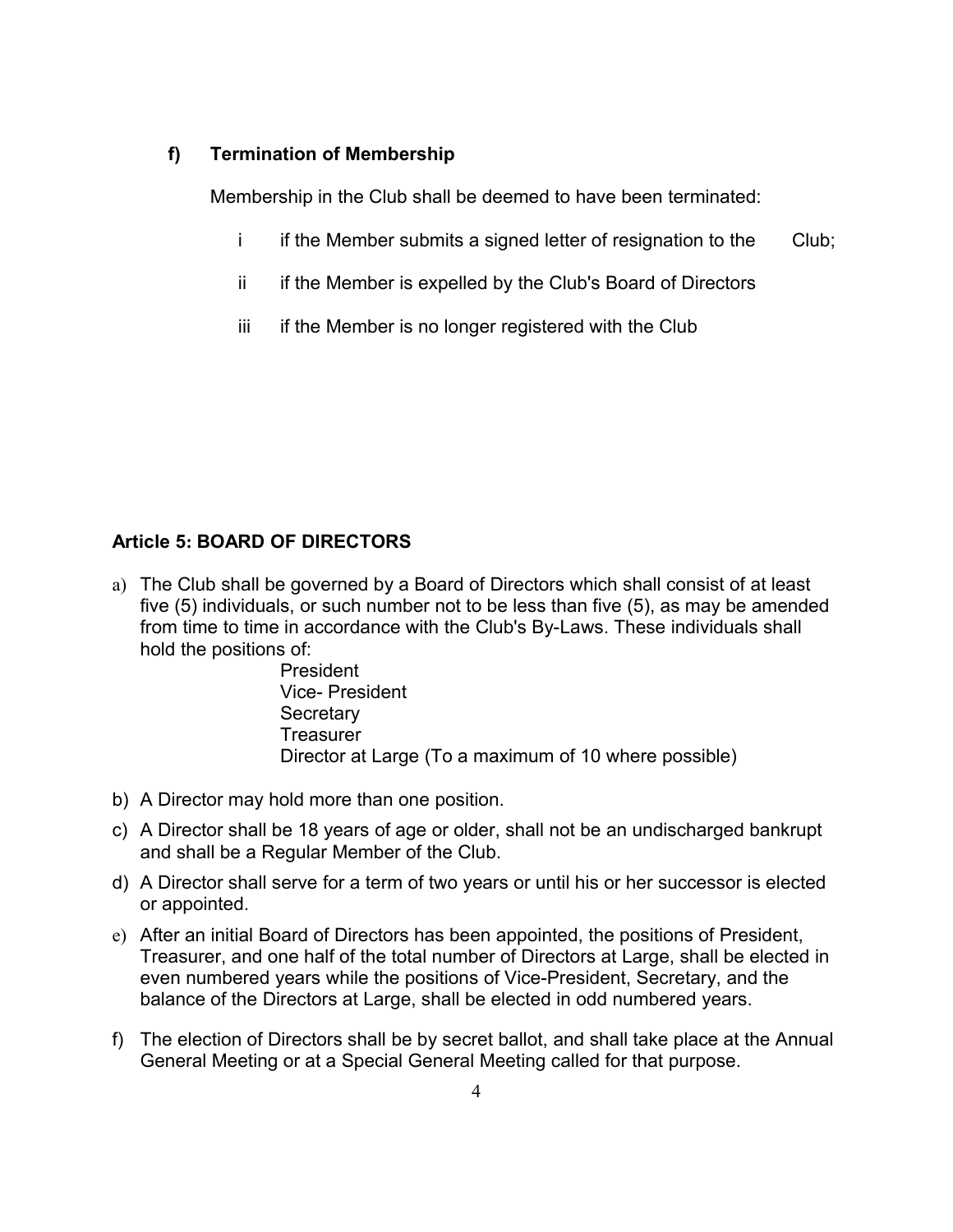#### g) Director Vacancy

- i A Director has the right to resign her or his position by submitting a signed letter of resignation to the Club.
- ii When a vacancy on the Board of Directors and the respective position(s) held, caused by death, or resignation which has been accepted by the Board of Directors, the Board of Directors may appoint a suitably qualified person to hold office until the next Annual General Meeting.
- h) Removal of Director
	- i. No Member of the Board of Directors shall be removed for arbitrary reasons but may be removed if:
		- 1) the Director is unable to perform the duties expected of the position due to, but not limited to, any of the following reasons:
			- if she/he becomes incapable of performing the business of the Club
			- if she/he is absent from two or more consecutive meetings of the Board without satisfactory reason
			- if she/he no longer resides in reasonable proximity to the Club
			- if she/he becomes, or is discovered to be, an undischarged bankrupt; or
		- 2) the Director has compromised the integrity of the Club due to, but not limited to, any of the following reasons:
			- if she/he has been found guilty of an offence under the Harassment Policy of The OSA
			- if she/he has been found guilty of an offence involving violence under the Discipline Policy of The OSA
			- if she/he has failed to properly account for monies or other property belonging to the Club
			- if she/he has been found guilty of a criminal offence regardless of whether or not the offence directly affected the Club.
	- ii. A Member of the Board of Directors holding his or her respective position(s), as Director or other position(s), may be removed from office by the Board of Directors for good and sufficient cause by a 2/3's vote of the Board of Directors present provided notice to remove the Director has been given to all Directors of the Club. If a Director is removed by the Board of Directors,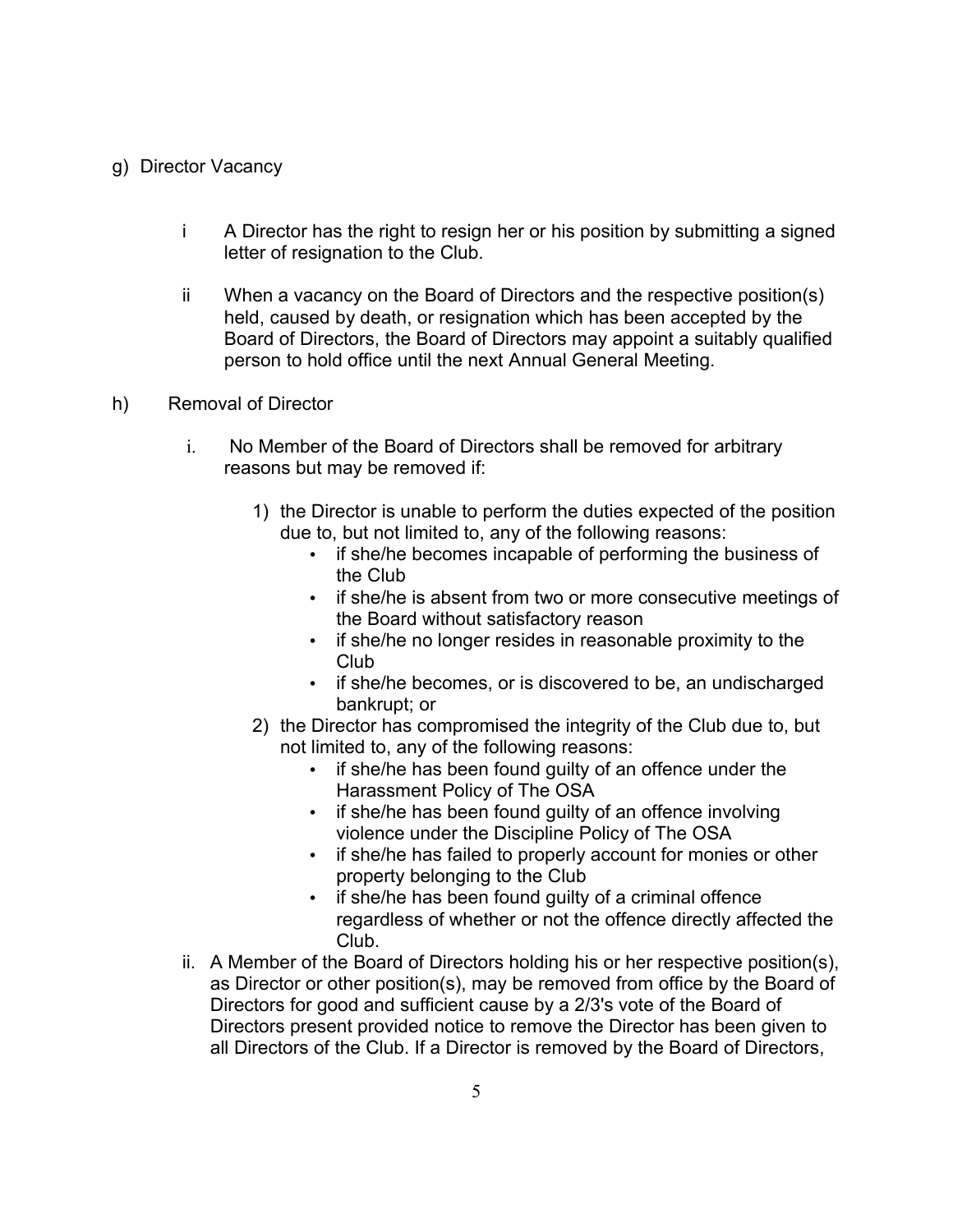the Board of Directors may appoint a successor to the position(s) for the remainder of the term(s) being filled.

iii. A Member of the Board of Directors may also be removed from office for good and sufficient cause at a meeting of the Members of the Club provided notice to remove the Director has been given to persons entitled to attend the Members' meeting. If a Director is removed at a Members' meeting, the Members entitled to vote may elect a successor to fill all position(s) held by the removed Director for the remainder of the term(s) being filled.

#### i) **Conflict of Interest and Standards of Conduct**

The Directors shall be subject to the [Conflict of Interest Policy 21.0](http://soccer.on.ca/Publications/mam.nsf/71526f2c5ac3fee085256a8e00521dda/c40b31905f8fcb2e8525707e006cea75?OpenDocument) in the OSA's published rules.

#### **j) Duties of Board of Directors**

- i. The Board of Directors shall conduct the business of the Club during the periods between general meetings of the Club and in accordance with the authority granted to it in the published rules of the Club.
- ii. The Board of Directors shall be responsible for the appointment and renewal of appointments of all positions within the Club except for those positions elected by the Membership of the Club. This shall include the appointment of volunteer and/or paid positions for coach and administrator positions within the Club's operations.

The selection process and the appointments shall be based on procedures outlined in the Club's published rules.

iii. The Board of Directors may also revoke, for cause, any appointment providing that it has followed the procedures for the revoking an appointment as outlined in the Club's published rules.

#### **k) Duties of Elected Directors**

#### **i. President**

**.**

The President shall be the Chief Executive Officer of the Club and shall act as spokesperson for the Club.

Except as provided for in the Dispute Resolution Policy of the OSA, and where the President delegates the responsibility to another person, the President shall preside and act as Chairperson at all general meetings of the Club and of the Board of Directors. The President shall be ex-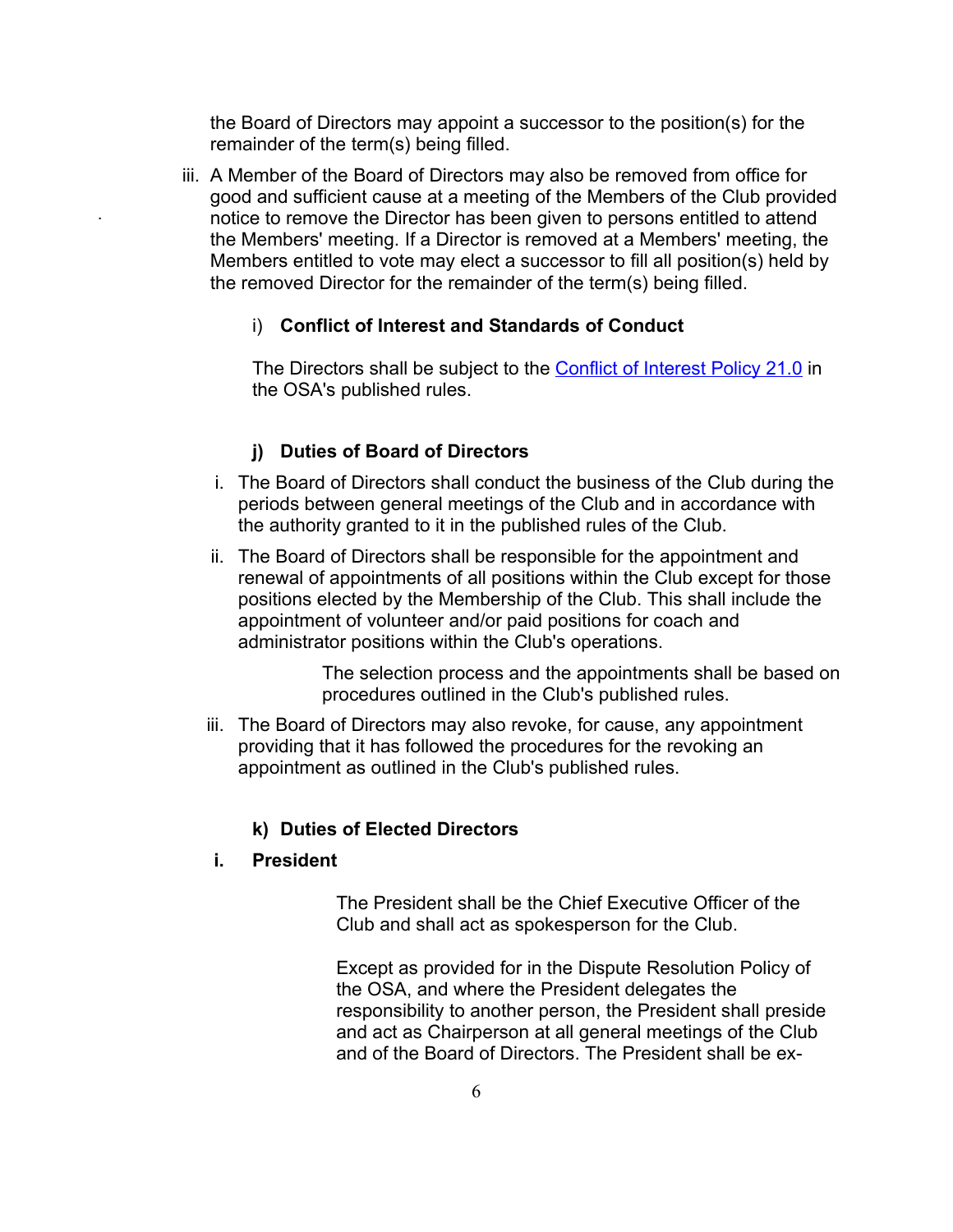officio a member of all committees, except any nominations committee; shall appoint all chairs of standing and special committees subject to ratification by the Board; coordinate all duties of the Board, committees, and staff; and shall be the spokesperson for the Club.

The President shall receive, investigate and refer all disputes or written complaints by any person or organization to the appropriate party. The President shall cast the deciding vote in the event of a tied vote

## **ii. Vice-President**

The Vice President shall be the Senior Officer of the Club in the absence of the President and shall preside at any meetings of the Executive of the Club if the President is absent.

#### **iii. Treasurer**

The Treasurer shall ensure that full and accurate records are kept of the accounts of the Club; shall report to the Board of Directors at every Board Meeting; and shall submit an Annual Report to the Annual General Meeting.

#### **iv. Secretary**

The Secretary shall be responsible:

- 1. maintain a record of all minutes of the organization;
- 2. maintain copies of all committee reports;
- 3. notify officers and committee Members of their election or appointment;
- 4. furnish committees with those documents required to perform their duties;
- 5. sign all certified copies of acts of the organization, unless otherwise specified in the Club's published rules;
- 6. maintain record books in which bylaws, published rules and minutes are entered and have the current record books available at each meeting;
- 7. send to the Membership a notice of each general meeting; send to the Board of Directors notices of each meeting;
- 8. conduct the general correspondence of the organization that is not the proper function of another office or committee;
- 9. prepare prior to each meeting in consultation with the presiding officer, an order of business; and, in the absence of the president and vice-president, preside until the immediate election or appointment of a new presiding officer.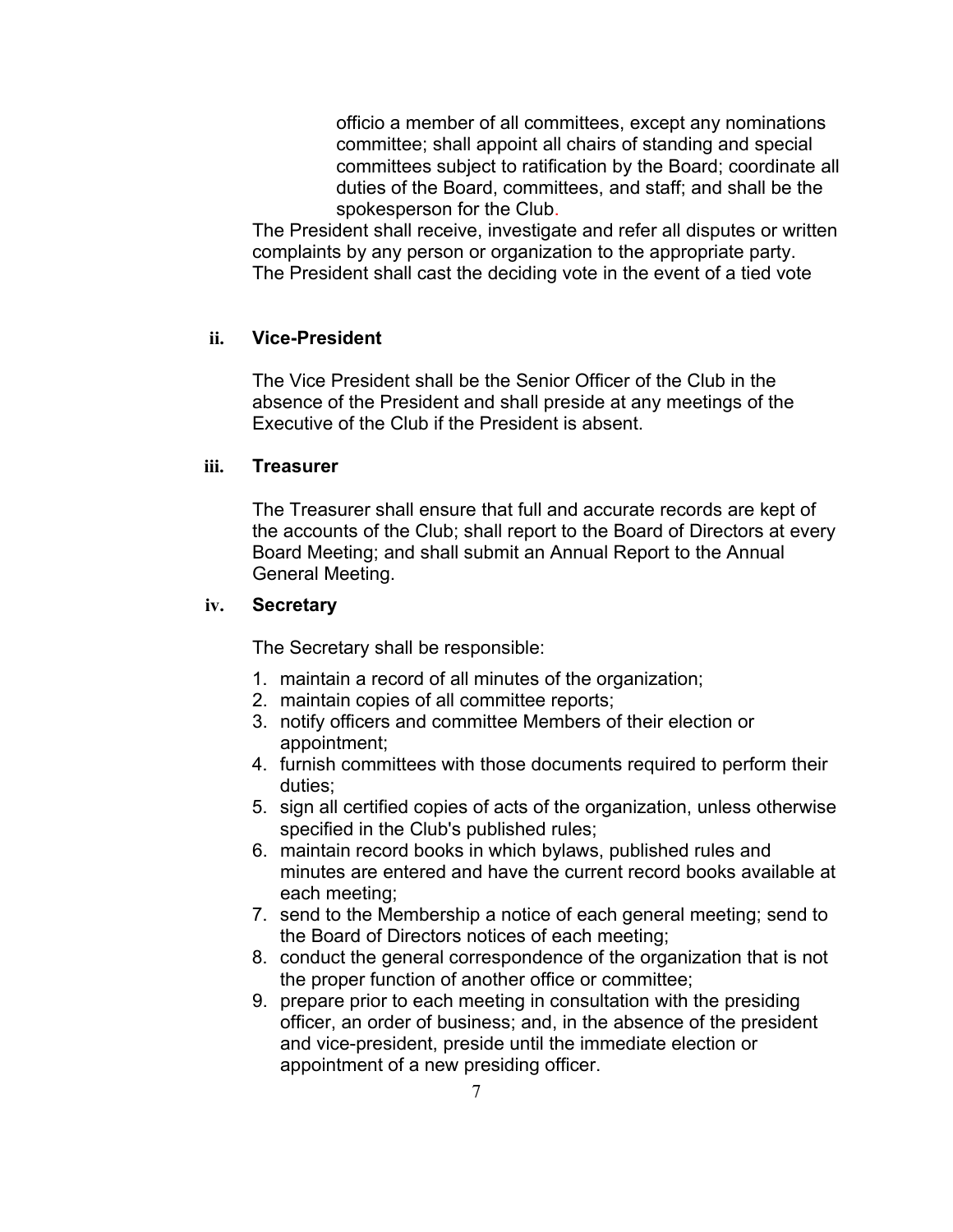- 10**.** Be custodian of the Club Seal, an impression of which is stamped on the By-Laws.
- 11. Submit an Annual Report to the Annual General Meeting**.**

# **v. Directors at Large**

Directors at Large shall have such duties as may be prescribed by the Board of Directors, shall represent the interests of the Club, and shall submit an Annual Report to the Annual General Meeting.

## **l) Nominations and Elections**

- i. Nominations for the election of Officers of the Club shall be conducted in accordance with procedures determined by the Board of Directors (see Appendix A to the Club Rules and Regulations). Nominations for positions on the Board of Directors may be made by any Member at the annual general meeting or at a Special General Meeting called for that purpose.
- ii. In the event that no nominations have been received by the closing date, nominations may be made by any member in good standing at the Annual General Meeting, and will follow normal nomination procedure.
- iii. Nominations and elections for positions open shall be held in the order of the positions listed in the Constitution.
- iv. Election shall be by secret ballot, but in the event only one candidate is nominated, no vote is required and the nominated candidate shall be declared elected by acclamation.
- v. A majority of the votes cast shall be required to elect Directors. In the event no candidate receives a majority, the candidate with the least votes shall be dropped from the ballot and another vote shall be held.

## **m) Director's Expenses**

Members of the Board of Directors, Committee Chairpersons, and Committee Members shall be entitled to a refund of all expenses incurred.

Claims for reimbursement shall be submitted promptly to the Treasurer.

All expenses shall be supported by appropriate receipts.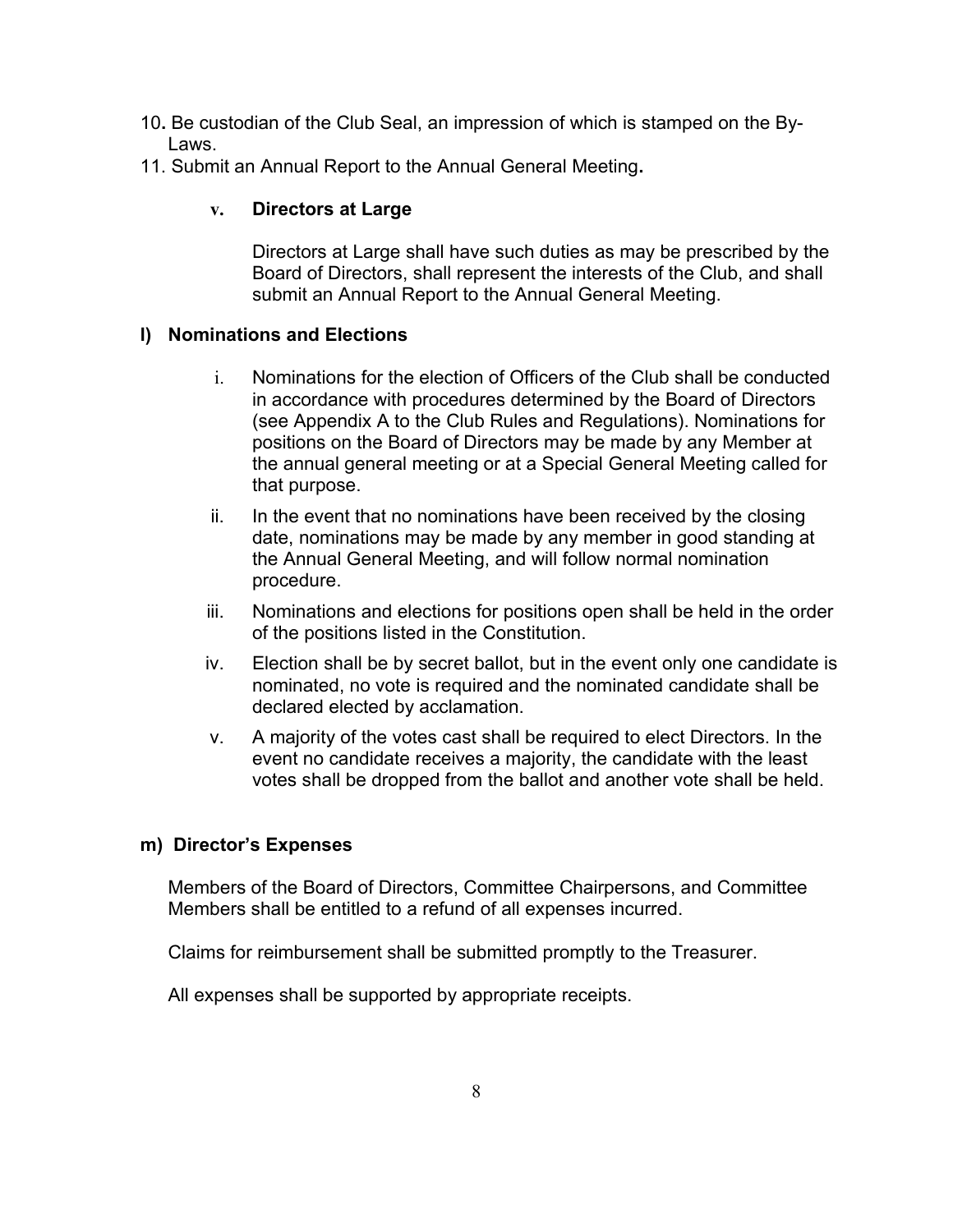# **Article 6: MEETINGS**

## **a) General Meetings:**

- i. An official notice of each meeting shall be given to all Members at least 10 days before the meeting is to be held, at such place, and at such date as the Board of Directors may determine. Such notification shall be by email, website notice, public notice or any other method determined by the Members.
- ii. Twenty five voting Members\* or 25% of the voting Membership, whichever is less, shall form a quorum at all general meetings of the Club. Any question shall be decided by a majority of the votes unless otherwise required by this By-Law or other law.

# **b) Annual General Meeting:**

The Club shall hold its Annual General Meeting during the month of November of each year.

The agenda of the Annual General meeting shall include:

- 1. Minutes of Previous Annual General Meeting
- 2. President's Address
- 3. Officers' and Director's Reports
- 4. Treasurer's Report
- 5. Auditor's Report
- 6. Other Reports
- 7. Unfinished Business
- 8. Amendments to the Constitution and By-Laws
- 9. Election of Officers and Directors
- 10.Any Other Business
- 11.Adjournment

The Chairperson may, at their discretion and upon proper notice to the Board of Directors, introduce any special business for discussion after the approval of the minutes.

# **c) Special General Meeting:**

A Special General Meeting of the Club:

- i. may be called by the Board of Directors by its own motion, or
- ii shall be called by the Board of Directors upon receipt of a written request submitted to the Club by registered mail, certified mail, trace mail, courier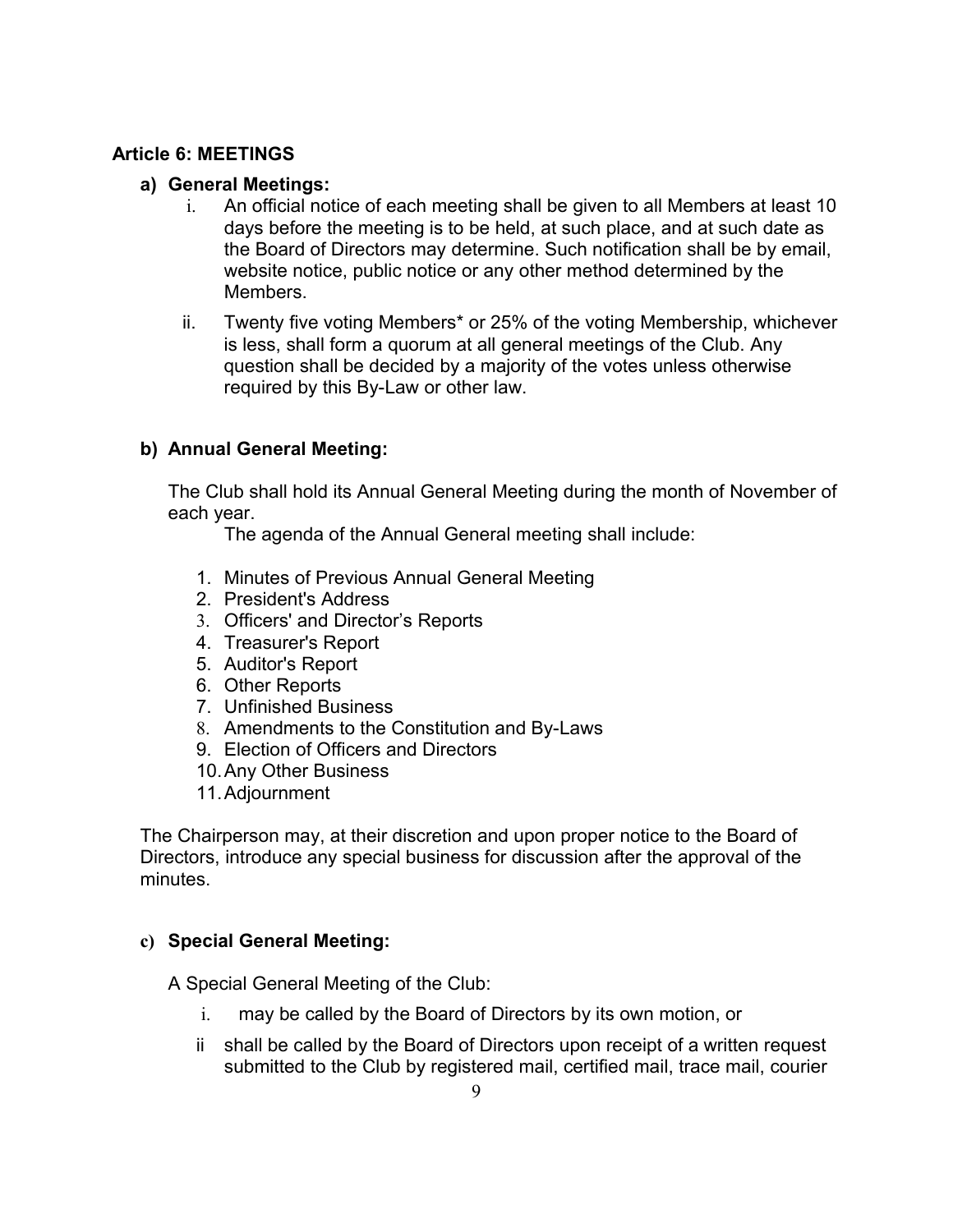service, hand delivery, fax or e-mail, signed by not less than 50 Members, setting out the items of business to be conducted at the Special General Meeting. The Special General Meeting shall be held within 30 days of receipt of the written request from the Members.

- iii Only the business set out in the notice of the Special General Meeting shall be addressed.
- iv Notice of the date, time, location, and business to be dealt with for any Special General Meeting shall be made known to all members no less than ten (10) days prior to that meeting.

#### **d) Voting at General Meeting:**

- i. Every regular Member aged 16 and over shall have the right to attend, speak and cast one vote at Members' meeting of the Club.
- ii. Every regular Member under the age of 16 shall have the right to attend and speak at Members' meetings, but any vote must be cast by a parent or guardian who shall also have the right to attend and speak on behalf of that Member at Members' meetings.

#### **e) Proxy Voting at General Meeting:**

No proxy votes are allowed at general meetings.

#### **f) Board of Directors Meeting:**

- i. The Board of Directors shall meet monthly (minimum 6 times per year), and/or as required.
- ii. 14 days notice shall be given by the President and Secretary, at such place and time as the Board of Directors may determine.
- iii. A majority of the Members of the Board of Directors shall form a quorum at all meetings of the Board.
- iv. Questions arising at any meeting shall be decided by a majority of votes where each director is entitled to cast one vote.

#### **Article 7: COMMITTEES**

The Board of Directors may constitute standing committees or other committees as it deems necessary for the efficient administration of its affairs. The Chairperson shall be a member of all committees, except the nominating committee.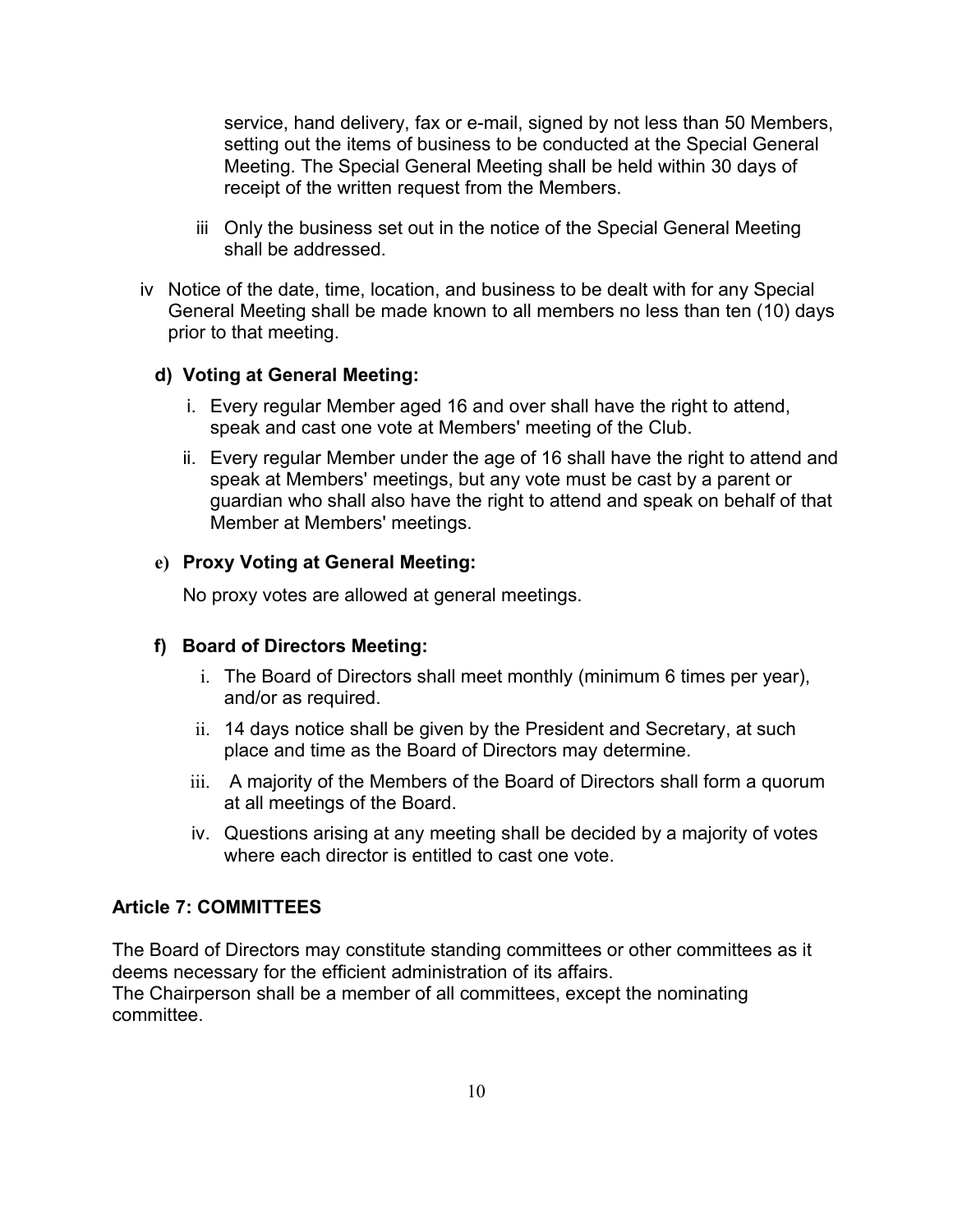# **Article 8: PROCEDURES GOVERNING MEETINGS**

All meetings of the Club shall be conducted in accordance with the most recently published Robert's Rules of Order in-so far as they apply.

# **Article 9: CONSTITUTION AND AMENDMENTS**

- a) Amendments to the Constitution may be proposed by the Board of Directors, or submitted by a Member to the Club in writing at least 30 days prior to the Annual General Meeting, or a Special General Meeting called for that purpose.
- b) Amendments to the Constitution must be approved by a majority vote of the Board of Directors, and require a 2/3's majority vote of the voting Members present at the Annual General Meeting, or at a Special General Meeting called for that purpose.
- c) All Members entitled to vote shall be notified with the Club's notice of the said Members' meeting about Constitutional amendments. Such notification shall be by email, website notice, public notice or any other method determined by the Members.
- **d)** Copies of proposed amendments to the Constitution shall be made available to all members no less than ten (10) days prior to the Annual General Meeting, or Special General Meeting called for that purpose, at which they will be considered.
- e) Amendments to the Constitution become effective immediately upon approval at the Annual general Meeting or Special General Meeting called for that purpose, or unless otherwise stipulated.

# **Article 10: RULES AND REGULATIONS**

- a) The Club shall have Rules and Regulations which shall include, but is not limited to, the following:
	- ii. discipline of a Member:- summary of charges regarding misconduct
	- iii. discipline of a Member:- procedures for discipline hearing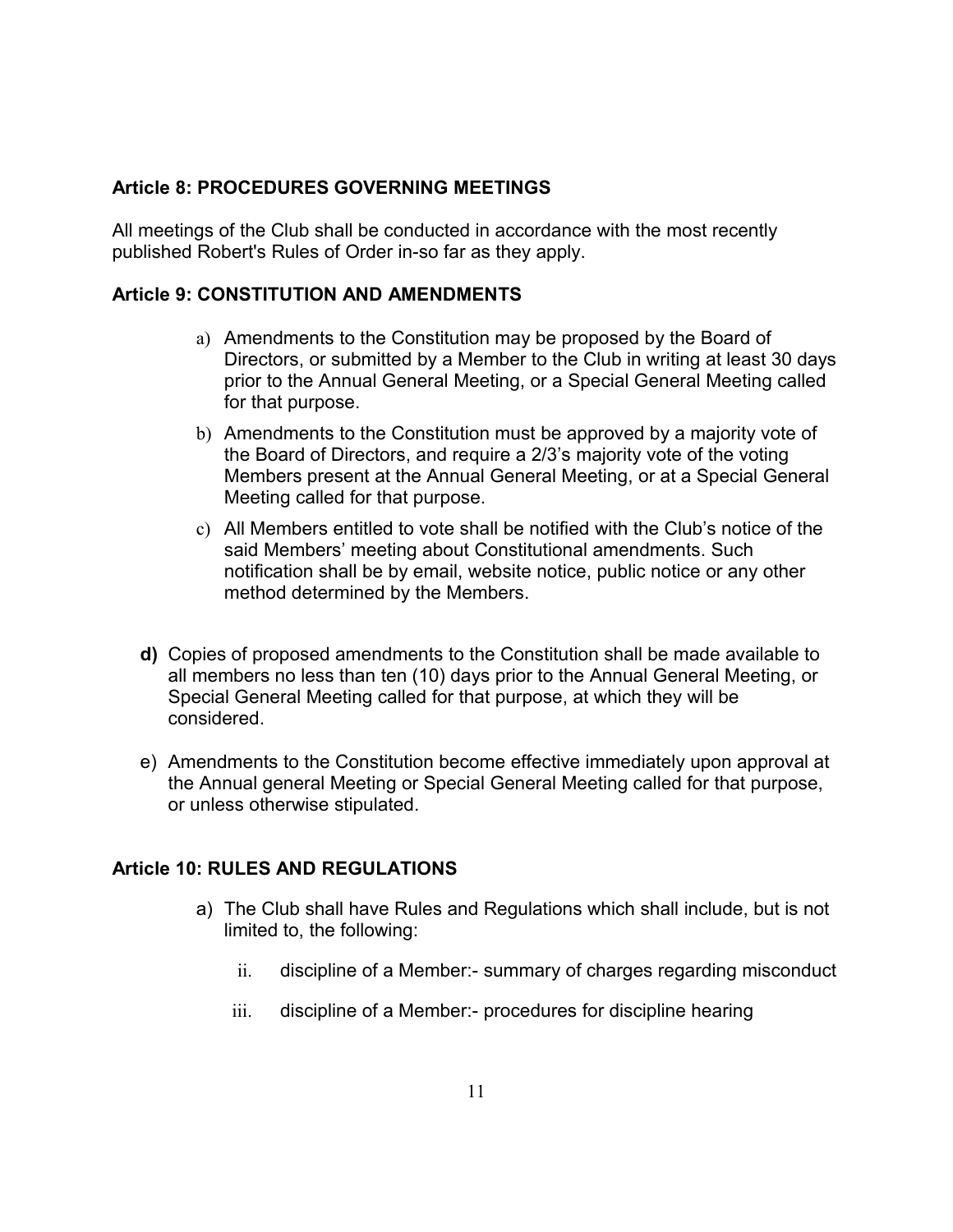- iv. duties of Board of Directors:- authority granted to Board regarding the business being conducted
- v. duties of Board of Directors:- selection process and appointment process for the appointment and renewal of appointments to the League's paid and volunteer positions
- vi. duties of Board of Directors:- process for revoking appointments
- b) The Board of Directors may approve and publish Rules and Regulations which are not inconsistent with this Constitution and are not inconsistent with the Rules and Regulations of a higher level governing organization.
- c) Amendments to the Rules and Regulations may be made by a simple majority vote of those Board members present at a Board of Directors Meeting.
- d) Amendments to the Rules and Regulations become effective immediately upon approval.
- e) The Club may make such miscellaneous Rules and Regulations as may be deemed necessary to promote, develop, and govern the game of soccer.
- f) The Club may impose such other regulatory measures as it deems necessary for the efficient administration of the playing structure of the game within its jurisdiction.
- g) No such regulations may violate the individual's rights or freedom except as may be required to protect the rights or freedoms of any other individual and to ensure the stability of the basic structure of the game.
- h) No person or persons acting under the jurisdiction of the Club shall deny membership to, or expel, any person or party without just cause, determined by the Club to be arbitrary or capricious.

# **Article 11: INDEMNITY**

Members of the Board of Directors or other servants to the Club, their heirs, executors, administrators and estate and effects respectively shall be indemnified and saved harmless at all times by the Club against all costs, losses and expenses incurred by them respectively in or about the discharge of their respective duties, except such as happens from their own respective willful neglect or default.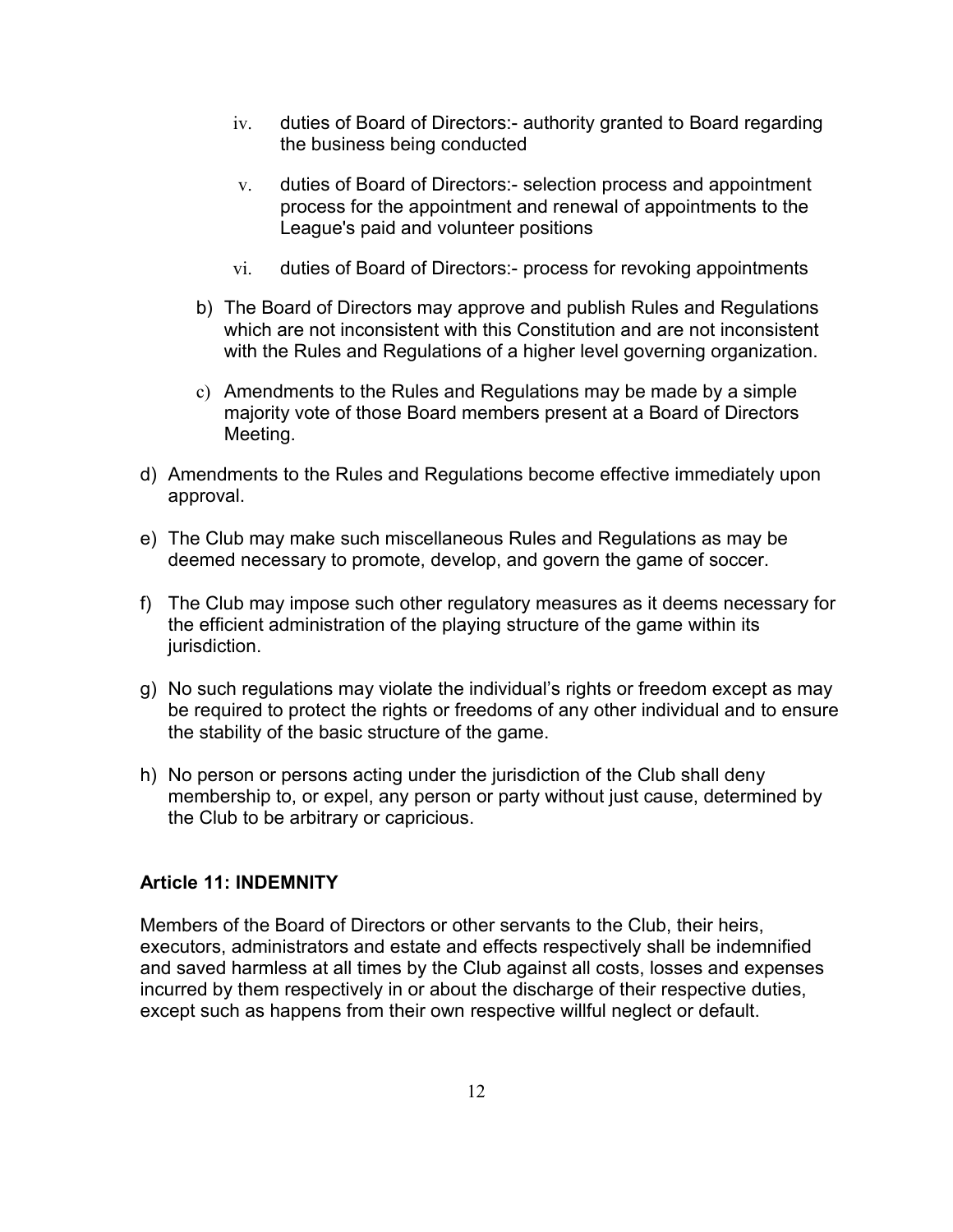#### **Article 12: FINANCE**

- a) The accounts of the Club shall:
	- i. be audited annually by an appointed Auditor if the annual Gross Revenue is greater than \$30,000; or
	- ii. be reviewed annually through a Financial Review Engagement completed by an auditor appointed by the Members of the Club at the Annual General meeting, if the Annual Gross Revenue is \$30,000 or less; or
	- iii. with the consent of all its Members, be exempt from any audit or Financial Review Engagement if the Annual Gross Revenue is less that \$10,000
- b) The audit or the Financial Review Engagement statement shall be presented to the Annual General Meeting for adoption.
- c) The fiscal year of the Club shall run from November  $1<sup>st</sup>$  to the following October 31<sup>st</sup>.

#### **Article 13: DISPUTE RESOLUTION**

- a) The Club shall adhere to the Dispute Resolution process as published and approved by The OSA from time to time.
- b) Any Member of the Club may initiate the Dispute Resolution process by communicating in writing to The OSA, with a copy to the Club and District Association, the nature and facts of the dispute. The OSA, at its discretion, may proceed with the Dispute Resolution process by assigning one or more neutral persons to the dispute.
- c) The Dispute Resolution process shall not to be used for game discipline which follows the normal discipline and appeals process.
- d) The Club shall make available to any Member the Dispute Resolution process when requested.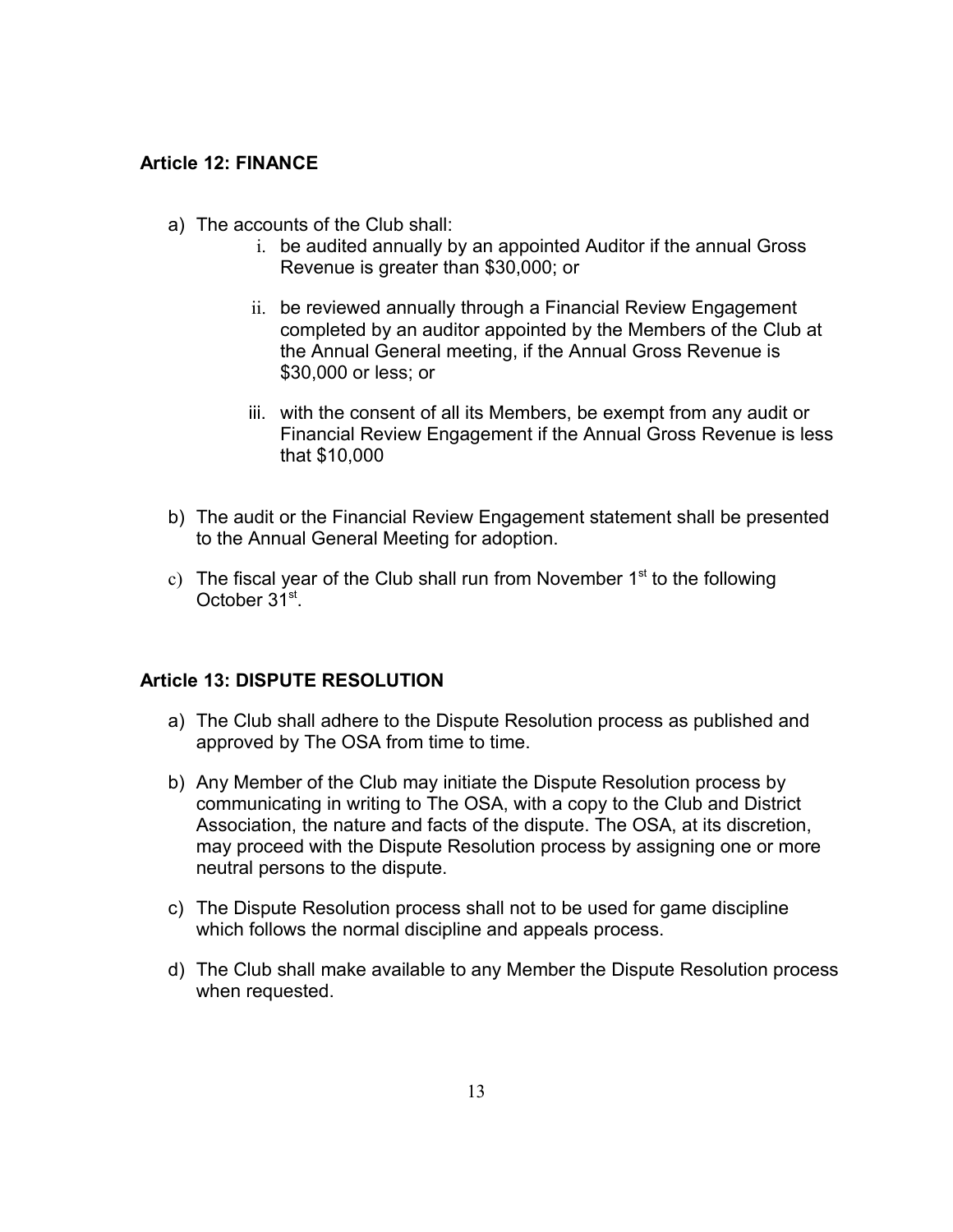#### **Article 14: HARASSMENT**

- a) The Club shall adhere to the Harassment Policy as published and approved by The OSA from time to time.
- b) The Harassment Policy shall apply to all employees, directors, officers, volunteers, coaches, game officials, administrators, players, Members and registrants of the Club.
- c) Harassment is defined as any comment, conduct, or gesture directed toward an individual or group of individuals which is insulting, intimidating, humiliating, malicious, degrading or offensive. It includes, but is not limited to, sexual harassment.
- d) The Club shall make available to any Member the Harassment Policy when requested.

## **Article 15: APPEALS**

- a) Any Member or registrant of the Club directly affected by a decision of the Club may appeal such decision. The denial or termination of Membership in the Club may be appealed by a non-Member.
- b) A decision of the Club may be appealed to the District Association with which the Club is affiliated. The appeal shall be conducted in accordance with The OSA's and District Association's published rules.
- c) An individual shall not appeal a decision made by the Board of Directors regarding the appointment, non-appointment, re-appointment or revocation of an appointment of an individual to any coach or administrator position within the Club's operations, except where the selection, appointment and revocation process outlined in the Club's published rules has not been followed.
- d) An individual shall not appeal a decision made by the Club regarding a player's team assignment.

## **Article 16: DISSOLUTION**

In the event of dissolution of the Club, and after payment of all debts and liabilities, its remaining property shall be distributed or disposed of by the Board of Directors to one